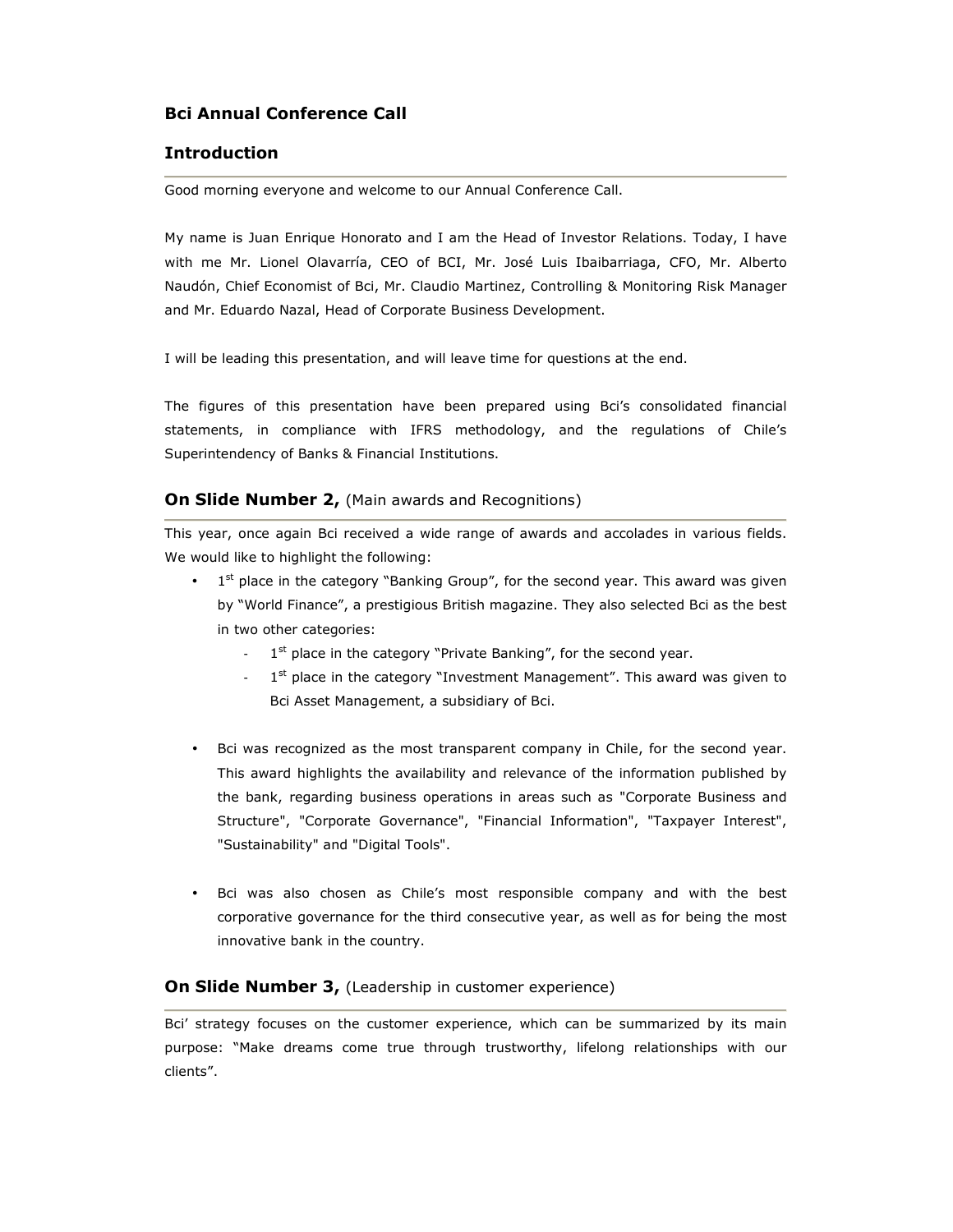This year, we are already starting to see some effects of its implementation. According to surveys made by Servitest Ipsos, Bci achieved first place in customer satisfaction and recommendation, in all segments.

Additionally, in the brand awareness survey made by Adimark, we can see that Bci reduced the distance between it and the bank holding first place, from 10 basis points in 2011 to 4 basis points in 2012.

# **On Slide Number 4, (3rd largest privately owned bank)**

As we can see in the graph, Bci has a loan market share of 13.03%, excluding Corpbanca's investment in Colombia. In terms of net income market share, Bci increased its market share to 15.98%, ranking third in the industry. In addition, Bci's equity market share was 12.21%, and the non-interest bearing deposits market share was 15.04%.

## **On Slide Number 5, (Financial results)**

On the next slide, number 5, there is a snapshot of Bci's main income statement and balance sheet figures.

As you can see, over the last twelve months operating revenues grew by 12.6%, while net income grew by 16.3%and total loans grew by 11.8%.

### **On Slide Number 6, (Financial results)**

Let's take a look under Operating Revenue Growth.

## **On Slide Number 7, (Net Interest Income & Fees)**

The real Net Interest Margin has been stable over the years, while the nominal Net Interest Margin experienced a slight decrease due to lower inflation, when compared to 2012.In addition, the Net Interest Margin has been quite stable over the years -higher than 5% on average. In the third quarter of this year, this ratio was 4.8%, which is a decrease of 30 basis points compared to last year's 5.1%.

New regulations also affected fees during the last year, and the third quarter was also affected. Fees ratio dropped by 20 basis points compared to the prior year. However, the cross selling strategy, including brokerages fees, mutual funds fees, corporate finance advisory fees, and others, compensated for the reduction.

## **On Slide Number 8, (Loan portfolio)**

Bci has continued to improve its customer loan market share each year, from 12.76% in 2009 to 13.20%in 2012. The strategy has been to focus in strengthening areas that are more profitable, while maintaining an adequate risk-return relationship in our loan portfolio.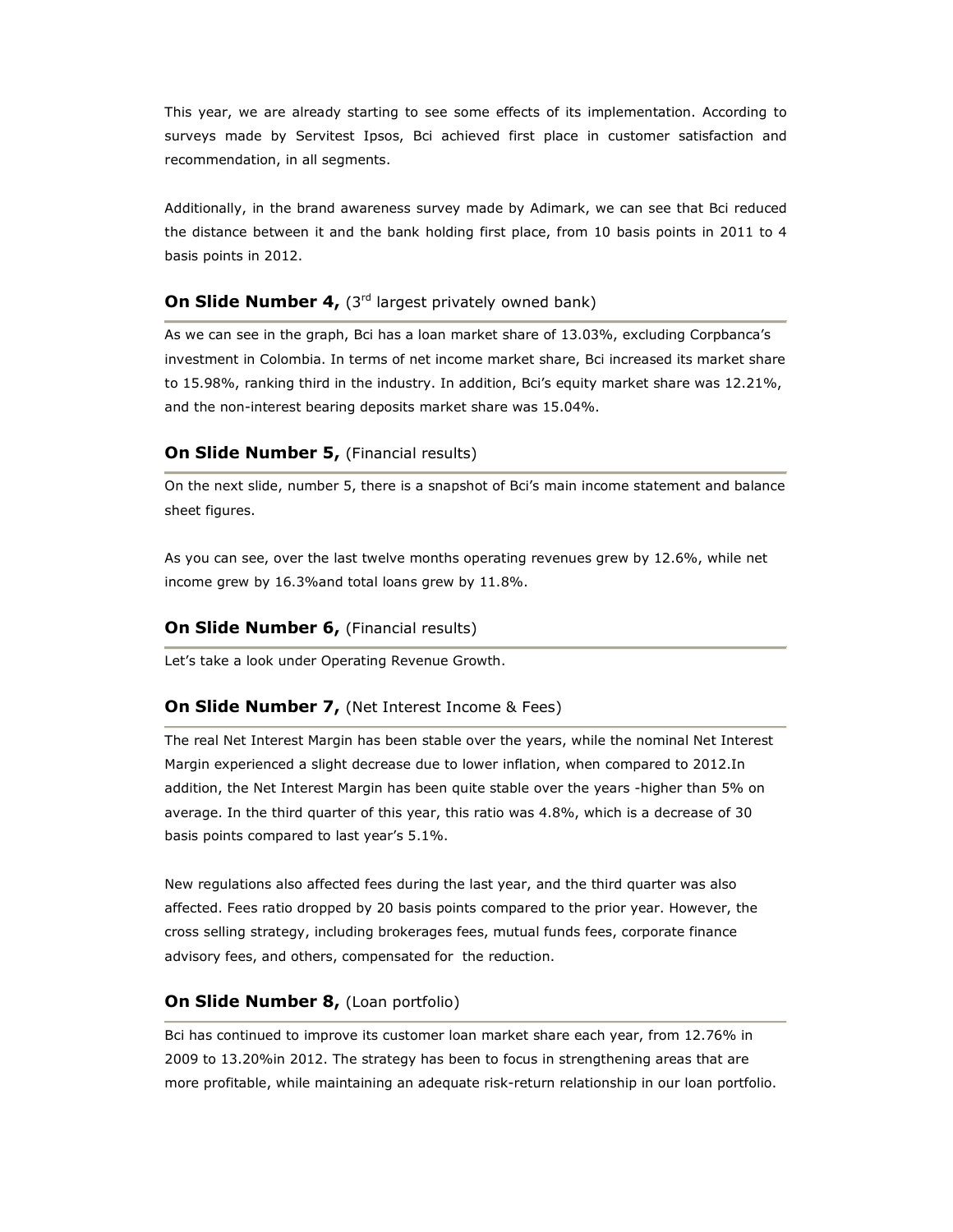Bci achieved an 11.8% growth, year over year, in customer loans. This growth was 100 basis points higher than the growth experienced by the Chilean financial system. As a result, Bci improved its market share from 12.92% in September of 2012 to 13.03% in September of 2013.

The Bci loan portfolio is well diversified among different sectors, economic groups and companies. There have been some slight adjustments in comparison to last year's portfolio mix.

## **On Slide Number 9, (Funding sources)**

Time deposits have grown by 11.2% over the past year, with even higher growth when compared to the prior year. This growth is higher than the growth of the 5.3% growth of the financial system, as a whole.

Non-interest bearing deposits grew by 130 basis points over the last three years and 90 basis points over the past twelve months - a rate higher than the loan portfolio,

The growth of time deposits and international bond issuance changed the mix composition of the funding, where time deposits increased from 43.1% to 47.5% and the bond mix increased from 12.8% to 14.9%. Consistently, the interbank borrowing and other mix funding decreased. This adjustment was done in order to reduce the cost of funding, and to diversify our funding sources in terms of investor type, geographic location and type of financing.

## **On Slide Number 10, (International funding diversification)**

Continuing with its international diversification strategy, Bci issued a 144 A bond in the United States in February of 2013, with a term of 10 years. This transaction had an overdemand of more than three times, with a historical spread of 212.5 basis points over the 10-year treasury.

Last September, Bci continued opening new markets, issuing a three year bond in Switzerland that had a very good reception from investors.

### **On Slide Number 11, (Financial results)**

Let's continue with the provision expense.

## **On Slide Number 12, (Conservative risk management policies)**

On the first graph we can see that the total allowances over loans have been very stable during previous years and we can observe the same behavior this year. As you can see in the graph, this ratio is in line with that of our peer group (Banco de Chile, Banco Santander and Banco Estado).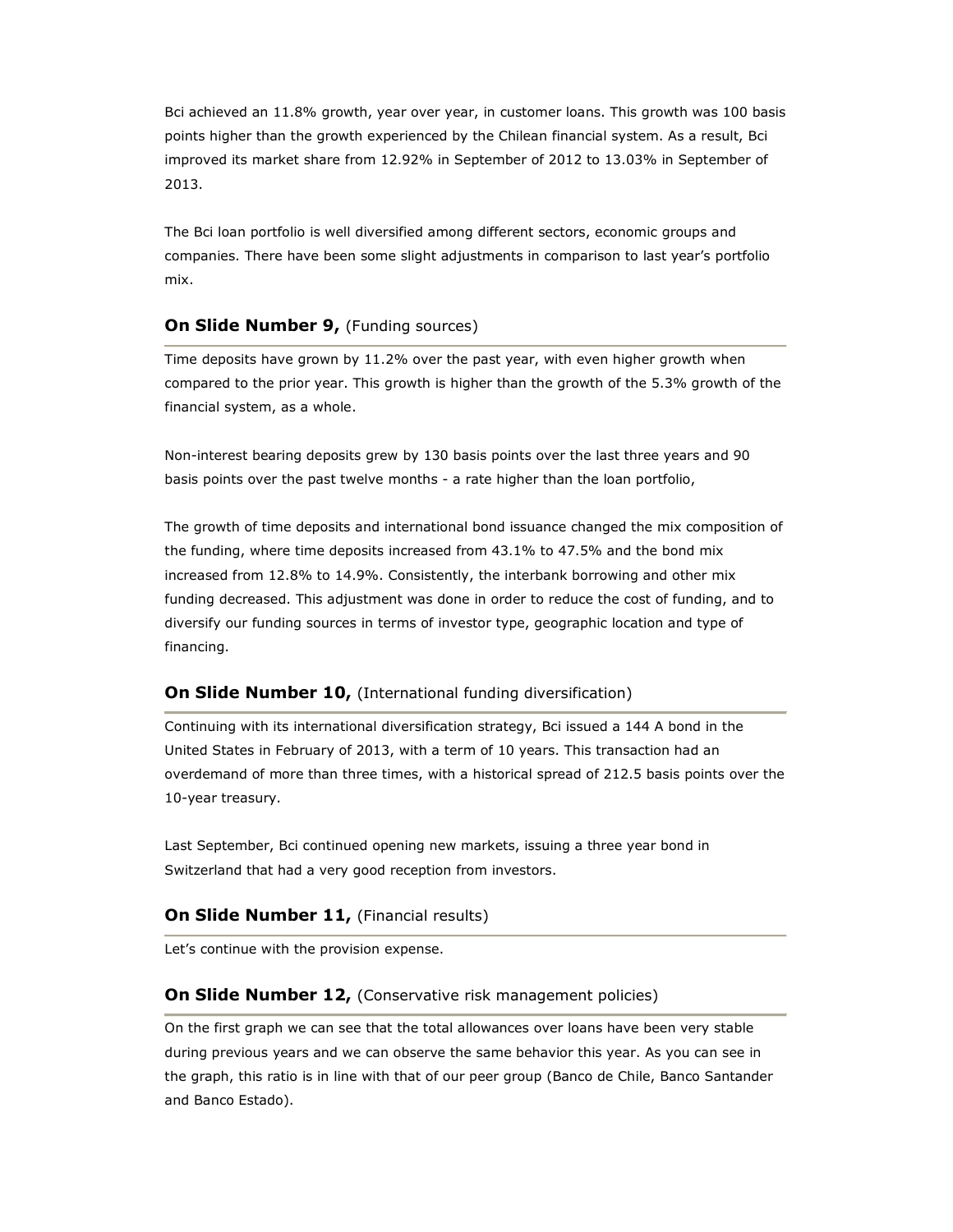On the second graph you can see that Bci's non-performing loans have had a small increase during the past few months, but still remains in line with our peer group. However, Bci has started to decrease this ratio, while our peers have started to show increases in this ratio, at the end of the period, with a difference of 30 basis points in September of 2013.

### **On Slide Number 13, (Conservative risk management policies 2)**

The loan portfolio has been growing over time, while the risk ratios have been stable. Let's take a look at the risk categories established by Chile's Superintendent of Banks and Financial Institutions.

The first graph shows the risk evolutions over the last 30 months for the total portfolio. You can see slight increases in some months and reductions in others. Similar behavior can be seen in the risk of the commercial loan portfolio.

#### **On Slide Number 14, (Conservative risk management policies 3)**

The risk within the consumer loan portfolio has decreased significantly this year, achieving the best ratio of the entire period analyzed.

The risk of the mortgage loan portfolio has been very stable over the years, with a slight decrease over time.

#### **On Slide Number 15, (Conservative risk management policies 4)**

Bci's risk coverage ratio has moved between 110% and 130% over the years analyzed, which is higher than the 100% required by the regulators.

During the first half of this year, Bci's provision expense was higher than previous historic levels. This was driven by an increase in the risk associated with consumer loans and three specific clients in the commercial loan portfolio. However, this ratio is still in line with our peer group.

In the second half of the year, there has being a significant reduction in the risk expense associated with the consumer loan portfolio. This was achieved by a better management of the collection department and the implementation of the customer experience strategy.

Regarding the risk associated with the commercial loan portfolio, we expect it to decrease by the year's end due to significant debt payments from two of the clients mentioned above.

Here we can also see that the difference has increased between Bci and its peers, reaching 220 basis points.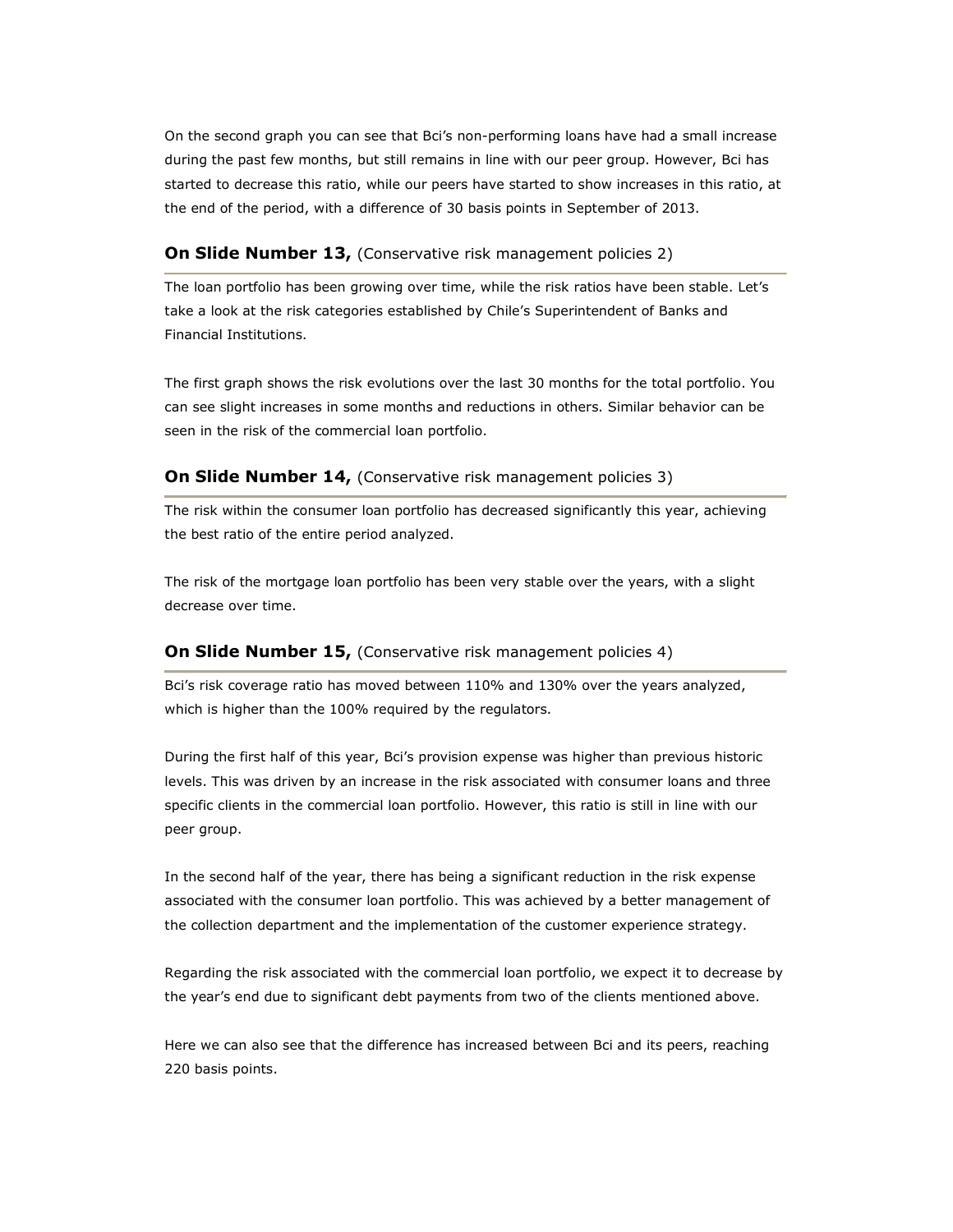## **On Slide Number 16, (Financial results)**

In the third quarter, the operating expenses were 111,313 million Chilean pesos, showing an 11.7% growth for the previous twelve month period.

## **On Slide Number 17, (Operating expenses)**

The mix of operating expenses has been stable compared to last year.

#### **On Slide Number 18, (Comparison with Chilean peers- Financial system)**

Bci's efficiency ratio has been consistently lower than the Chilean financial system, achieving a difference of 300 basis points in September of 2013.

Bci has decreased its efficiency ratio by 152basis points during the last year, achieving a ratio of 43.8%, placing it ever closer to the efficiency of Banco de Chile and Banco Santander.

### **On Slide Number 19, (Financial results)**

In the third quarter, net income was 83,353 million Chilean pesos, showing a 16.3% growth for the previous twelve months.

#### **On Slide Number 20, (Net Income)**

Last year's income growth was 11.7%. This considers the annualized net income of the previous nine months versus the same for 2012.

Bci's market share has increased over the years, reaching 16.7%in 2012.September accumulated net income market share has reached 15.98%, higher than the September 2012 accumulated net income market share.

#### **On Slide Number 21, (Comparison with Chilean peers -Financial System)**

Historically, Bci's return over equity has been over 20%. Last year, it was slightly below this number, mainly driven by lower inflation. However, Bci had the second highest return over equity in the Chilean financial system. Additionally, it is worth mentioning, that last year's net income increased by 3.8% while the net income of the banking industry as a whole, decreased by 5.4%.

Considering the net income of the last twelve months, in order to capture the effect of seasonality, the Return Over Equity (LTM) achieved 19.26%.

In the graph below we can see that Bci maintained its ROE levels, ranking second so far in 2013, while Banco de Chile and Santander decreased their ROE compared to 2012.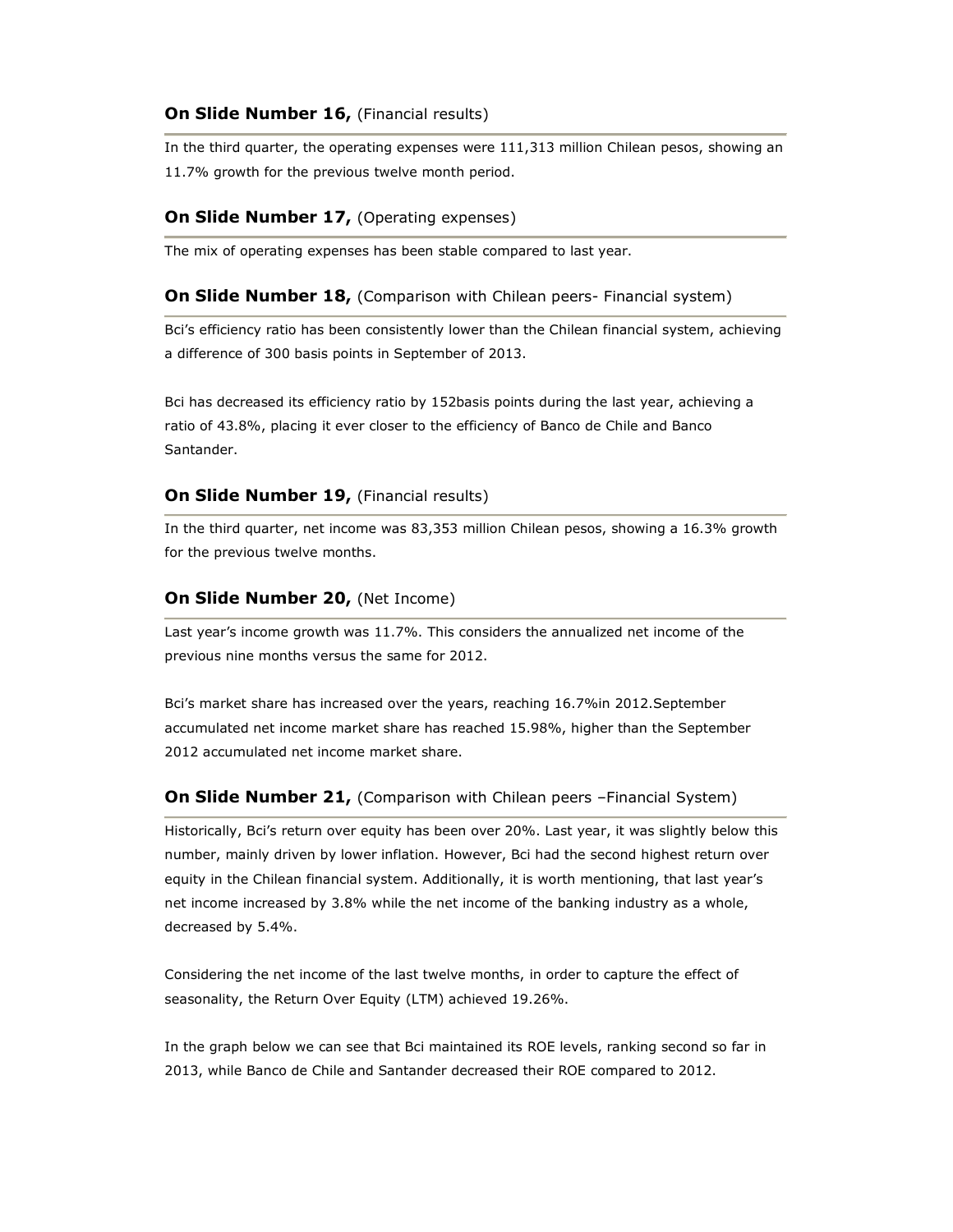## **On Slide Number 22, (Sound capital levels)**

Bci's capital ratios have been increasing over the last years. The September 2013 BIS ratio was 13.34%, higher than the regulatory requirement of 10%. The basic capital ratio was 7.09%, which was also higher than the regulatory requirement of 3%.

The breakdown of the BIS ratio was 9.67% (capital only, with no hybrid securities) and 3.67% of Tier II. This includes only local subordinated debt.

## **On Slide Number 23, (Loans and operating income)**

In February, Bci implemented a new segmentation: Retail Banking, SMEs, Commercial Banking and Corporate & Investment Banking (CIB).

Retail Banking has accounted for 34.9%of the customer loans, followed by Commercial Banking at 29.15%, CIB at 26.2% and finally SMEs with 9.7%.

Their contribution to Bci's total net income is similar to that of the bank's loan mix, except for SMEs which has been higher and Retail Banking which has been lower.

## **On Slide Number 24, (Retail banking)**

The income margin (net of risk expense) market share grew by 59 basis points to 12.78%, outperforming that of our peer group.

Loans grew by 11.5% year over year and yield spreads improved during the year as well.

There were significant improvements in the rate of performing loans, which has reduced the provision expense by 21.7%.

#### **On Slide Number 25, (SMEs banking)**

This division was created in February of 2013 and aims to deliver more specialized attention to this segment.

Loans grew by 12% and non-interest bearing deposits grew by 13%.

Additionally, fees grew by 37% year over year, primarily driven by the usage of products and services by customers.

## **On Slide Number 26, (Commercial Banking)**

It shows a consistent growth in loans and non-interest bearing deposits. Fees grew by 21.8% year over year, due to an increase in cross-selling in mutual funds and within our securities brokerage. Expenses decreased by 4% year over year, improving efficiency ratios.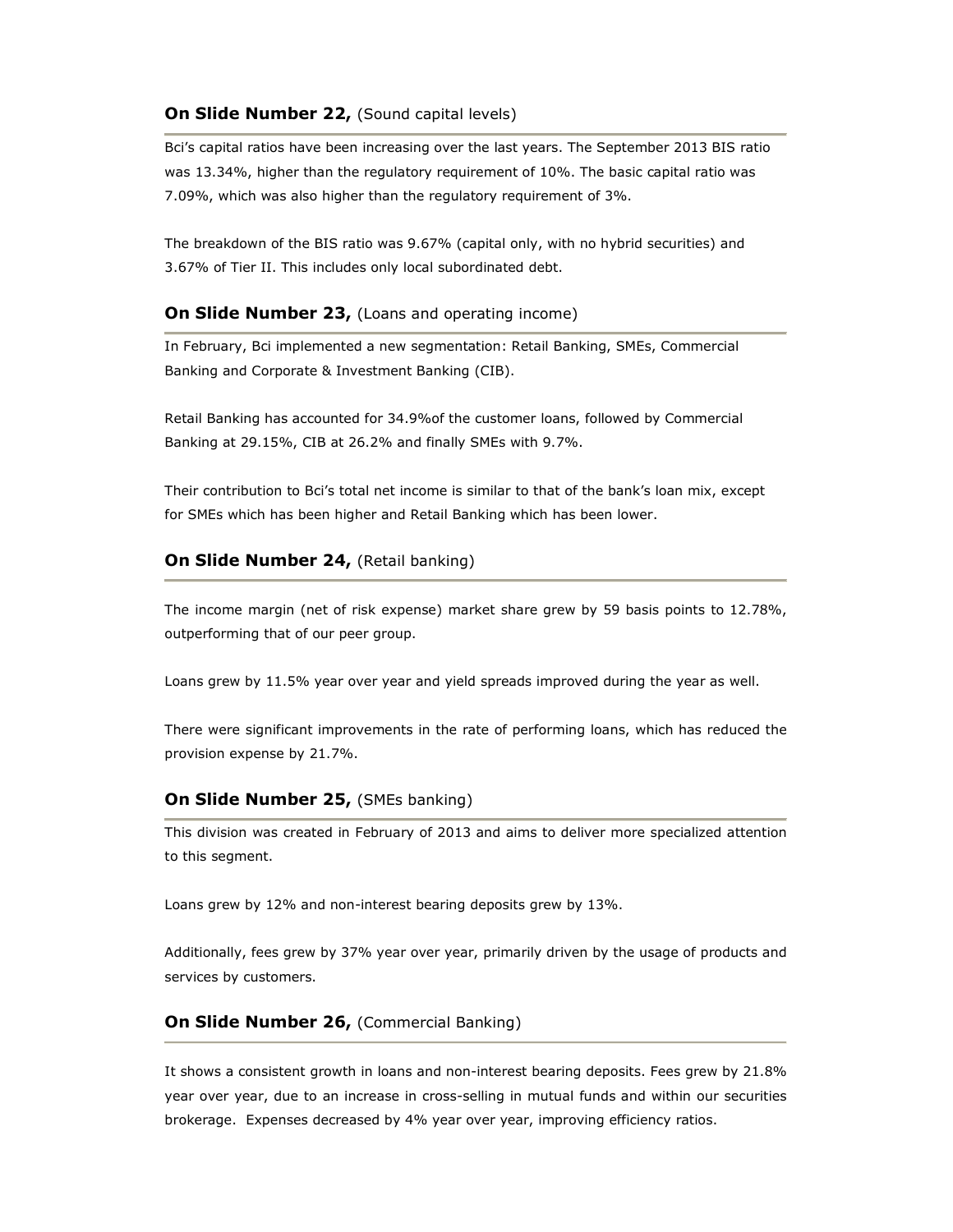Risk increased by 24% due to one specific case. However, if this case were excluded, risk would have decreased by 60%, year over year.

Operating income grew 8% year over year, continuing with an upward trend.

Bci continues with the  $1^{St}$  place market share in Factoring.

## **On Slide Number 27, (Corporate & Investment banking)**

- The growth in the provision expense explained by 2 cases. However, it is expected to see a significant decrease due to the M&A of Pesca Chile and the capital increase of SMU.
- The result was also affected by lower inflation. The accumulated UF of September 2013 was lower than the accumulated UF of September 2012 by 0.24%, an effect mitigated by adequate treasury/ALM management.
- Excluding both effects, the operating income of the CIB would have increased by 15%due the commercial activity.
- Corporate Banking: Financial Margin of 38%
- Private Banking: Net income of 29%
- Security Brokerage: Net income of 33%
- Asset Management: Net income of 9%

## **On Slide Number 28, (Corporate & Investment Banking)**

- 1 1<sup>st</sup> place in FX transaction (Source: Datatec)
- 32% of market share in corporate bond placements by amount.
- Best Private Banking in Chile by World Finance (Second year).
- $1<sup>st</sup>$  place in the category of Stock Fund Management by Morningstar.
- Best Investment Management Company in Chile by World Finance.

## **On Slide Number 29, (International Ratings)**

Due to the advances made in 2013, Bci has maintained its high ratings from national and international credit risk agencies, both at a local level (AA+) and at an international level (A). To support these rankings, the agencies highlighted, among other positive factors: the growth of the Bank's capital base; its high solvency level and improved liquidity position; its greater diversity in foreign funding sources; its evolving operational efficiency; its strong competitive positioning; its well-planned business strategy; and the experience of its executive team.